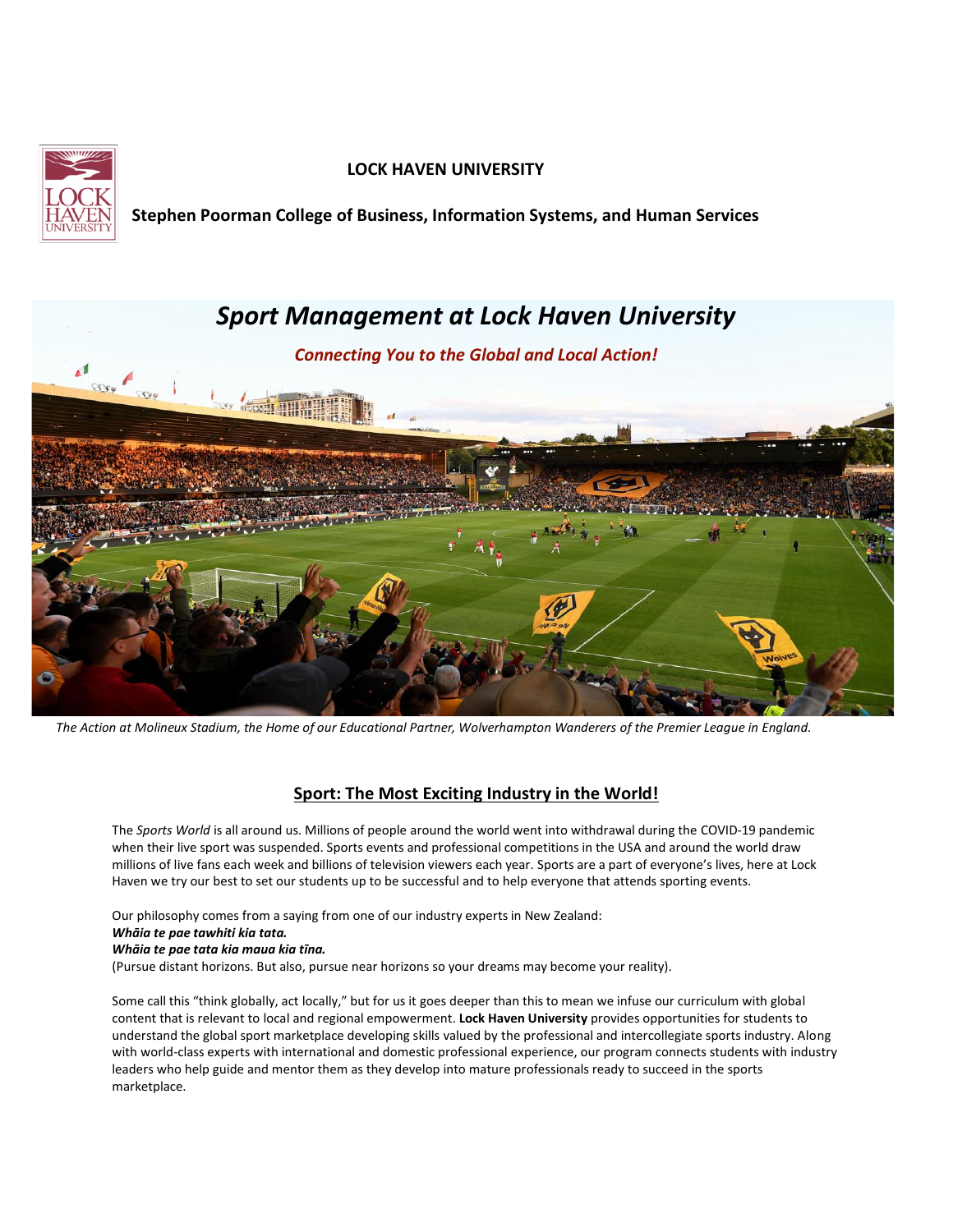# *Sport Management at The Haven: Where Experiential Learning is in our DNA*

Many sport management programs offer internships. At Lock Haven we embed experiential learning opportunities at every stage of the program while connecting you with industry experts from Day One. We have an active Sport Management Club that engages our students with alumni and professionals in the industry. We have brought together an unsurpassed group of global and national industry experts who work with the leading sports brands. We connect students with industry mentors who help advise and shape your future along with your academic advisors and program directors. Our internship opportunities align with student interests and prepare each student for careers in the area of the sport industry that appeals to them.



*Experiential Learning: Working the College Football National Championship, New Orleans*

### **Our internship partners/sites include:**

Pittsburgh Steelers (NFL) Kansas City Chiefs (NFL) Pittsburgh Penguins (NHL) U.S. Olympic Center Philadelphia Phillies (MLB) New York Athletic Club Philadelphia Flyers (NHL) Atlanta Falcons (NFL) New York Red Bulls (MLS) Comcast Spectacor RB Leipzig (Bundesliga) Special Olympics Buffalo Sabres (NHL) IMG Academies Buffalo Bills (NFL) Philadelphia Union (MLS)

Pittsburgh Pirates (MLB) Lake Placid Olympic Training Center Philadelphia '76ers (NBA) Washington State University Athletics Philadelphia Wings (MLL) Penn State University Athletic Department Cleveland Cavaliers (NBA) University of Maryland Athletic Department New York Mets (MLB) Florida State University Athletic Department



*Class of '20 Grad Anna King, works for Burnley Football Club as a Marketing and Events Executive*

### *From LHU to Leading Industry Positions:*

Scott Brown, Detroit Pistons Angelo Hronis, Cleveland Cavaliers Jon Nally, Reading Fightin Phils Meghan Grenier, San Fransisco 49ers Scott Walker, State College Spikes Sean Harper, Philadelphia Union

Jeffrey Lesko, Columbus Blue Jackets Aaron Westlake, Hurricane Junior Golf Tour Ryan Muller, Michigan International Speedway Kristyn Gates, IMG Learfield, Vanderbilt University Cameron Moore, Milwaukee Bucks



*Class of '00,'02, named head coach of the development squad at Manchester City Football Club*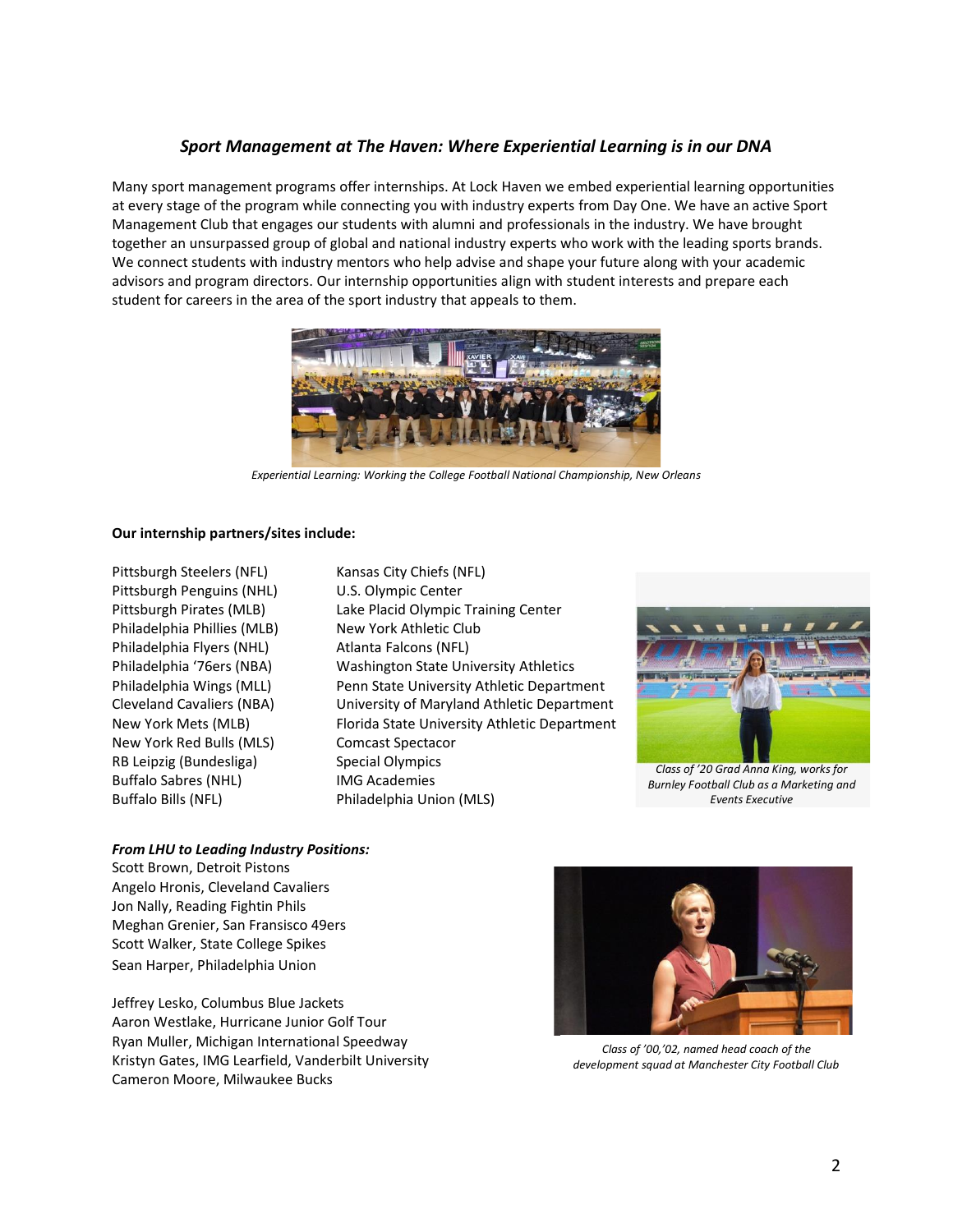## **DEGREE OPTIONS**

### **UNDERGRADUATE**

- BS Sport Management
- BS Sport Management (Accelerated Program)
- Minor in Coaching
- Minor in Business

## **GRADUATE**

- MS Sport Science (International Sport Management Track)
- MS Sport Science (Sport Management Track)
- MS Sport Science (Sport and Exercise Psychology)



#### **For International Students:**

• MS Sport Science (International Sport Management Track)

## **Center for Sport Management Researchers and Program Related Faculty**



Peter Campbell, J.D. is Chair of the Department of Sport Management and expert in sport and contract law, liability, facility management and coaching. He also contributes to our certificate program in Public Event Security. He is a former professional soccer player with Larne Football Club in Northern Ireland and also played competitively in the USA and Canada before turning to coaching and administration. He is a former Assistant, Associate, and Director of Athletics at Lock Haven University. Dr. Campbell coached the Lock Haven University women's

soccer team in 1999 and 2000 and was recognized both years as conference and NSCAA Regional coach of the year, after winning back-to-back conference championships. Dr. Campbell previously served as the Head Soccer Coach at Baldwin-Wallace College in Ohio and was an



Olympic Development Program Coach. Dr. Campbell was raised in Northern Ireland and is a citizen of the UK, Ireland and the USA. Dr. Campbell has served on various National Collegiate Athletic Association (NCAA) committees and has served as the Chair of the NCAA Division II Women's Soccer Championship Committee and Chair of the NCAA Men's and Women's Soccer Rules Committee. He currently has his NSCAA National Teaching Diploma and a United States Soccer Federation (USSF) B License for coaching. Dr. Campbell received his Juris Doctorate from Cleveland-Marshall College of law and is licensed to practice law in the State of Ohio.



**Bridget Roun** teaches in the areas of sport coaching and management. She has many years of experience in athletic administration, coaching, and community relations in sport. She is also coordinator for major external fundraising events such as our Play4Brian event. She was lacrosse coach at Lock Haven University from 1988-97.